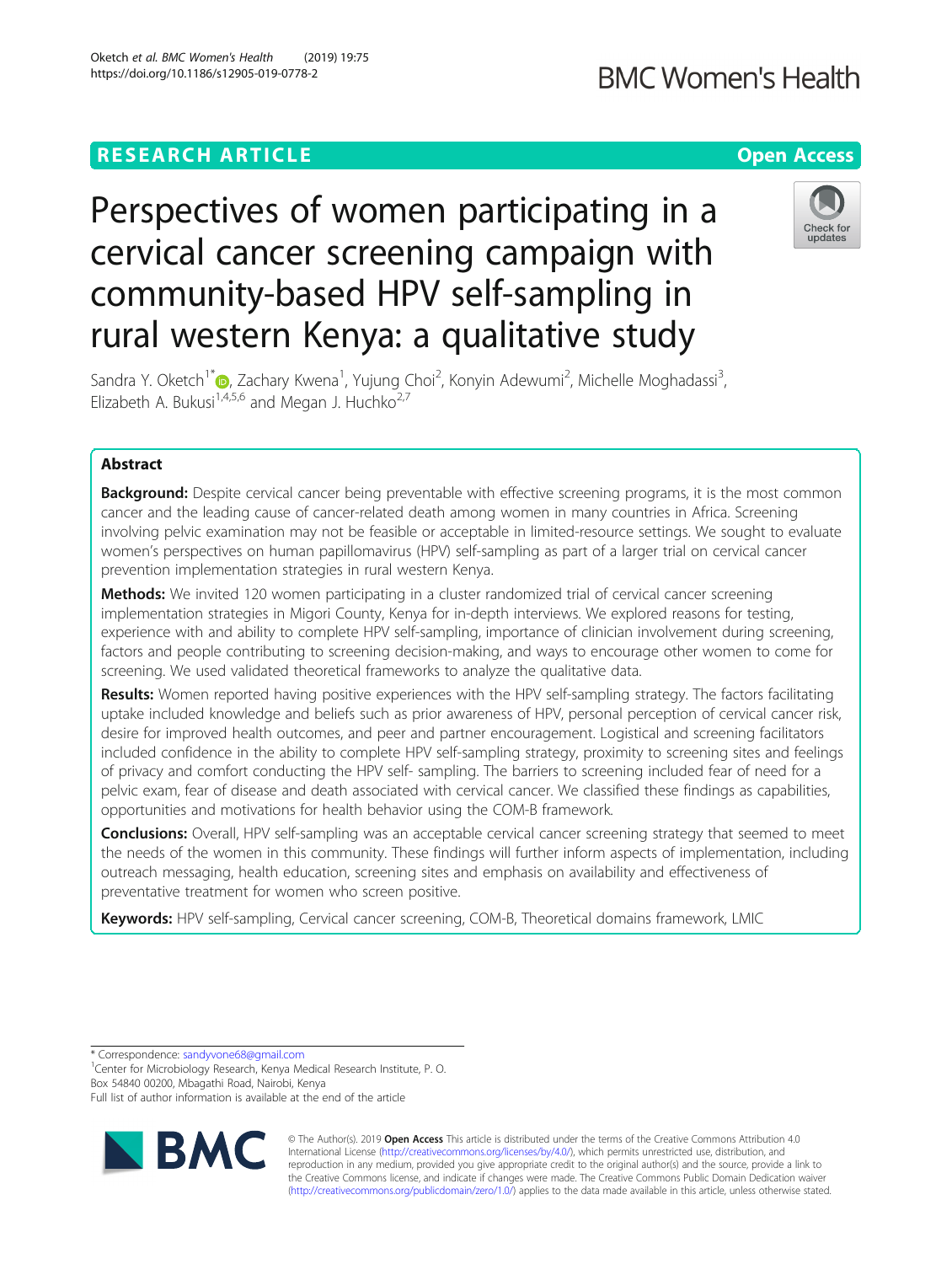# Background

Cervical cancer deaths worldwide were estimated at 275, 000 annually and over 530,000 new cases diagnosed [\[1](#page-7-0)]. This is despite the fact that cervical cancer is preventable with effective screening and treatment of preinvasive lesions [\[2](#page-7-0)]. The incidence of cervical cancer is highest in low- and middle-income countries (LMICs) where about 80% of new cases [[3\]](#page-7-0) and 85% of deaths occur [\[4](#page-7-0)]. It is the most common cancer affecting women and the leading cause of cancer deaths in many countries in Africa [\[5](#page-7-0), [6](#page-8-0)]. In Kenya, cervical cancer is the leading female cancer and cause of cancer-related deaths for women with an incidence of 20.5 per 100,000 women [[5\]](#page-7-0). New cases and mortality are expected to rise by 75% by 2025 in the absence of substantial scale interventions for screening and early treatment [\[7](#page-8-0)].

While high quality, accessible and acceptable screening programs are necessary to prevent cervical cancer [\[8](#page-8-0)], trained human resources, functional referral and laboratory facilities, and lack of transport and tracking systems make cytology-based screening strategies unfeasible in most LMICs [\[2](#page-7-0)]. Women in LMICs have a low screening rate with only 3.5% of women aged between 25 to 64 years screened in any 3-year period [\[5](#page-7-0)]. High-risk human papillomavirus (HPV) is the primary cause of almost all cervical cancer [\[7](#page-8-0)]. Testing for HPV is a simple, lowcost technology that has been shown to reduce the cervical cancer incidence and related mortality when directly coupled with outpatient cryotherapy treatment for women testing HPV positive [\[2](#page-7-0), [9,](#page-8-0) [10\]](#page-8-0). The World Health Organization (WHO) recommends a simplified HPV screen & treat as a strategy for cervical cancer control in LMICs [[11\]](#page-8-0). To increase screening coverage, HPV testing has been offered to women via selfcollection, removing the need for a pelvic exam, clinic setting and a trained provider [\[12](#page-8-0)–[17\]](#page-8-0).

Although the strategy of HPV self- sampling would address many logistical barriers, the ultimate success of this strategy depends upon its acceptability among women in the target population. Studies have confirmed a high acceptability to HPV self-sampling in different settings [[15,](#page-8-0) [18](#page-8-0), [19](#page-8-0)]. Though other studies have compared HPV collection through clinician versus selfsampling [\[18](#page-8-0)] only a few studies have provided selfsampling in community settings [[15,](#page-8-0) [19](#page-8-0)] thus, the need to investigate whether this strategy would be an acceptable form of screening. This has not been studied in rural western Kenya, a low-resource setting with limited access to health facilities and multiple barriers to pelvic exams that could be avoided in a community based selfsampling strategy [\[20](#page-8-0)]. We sought to examine women's perspective and experience with HPV self-sampling using two frameworks that merges internal, interpersonal and systems factors, of the theoretical domain frameworks (TDF) mapped to the capacity (C), opportunity (O) and motivation (M) to bring about behavior (B) change (COM-B) [[21](#page-8-0), [22](#page-8-0)].

# Methods

# Design

This qualitative study was conducted as part of a larger cluster-randomized trial comparing two implementation strategies for community-based HPV testing carried out between January and September 2016 in Migori County, Kenya (Clinicaltrials.gov, NCT02124252) [\[23\]](#page-8-0). We sought to determine women's perspectives on acceptability of and experiences with an HPV self-sampling strategy through in-depth interviews (IDIs) with a purposive sample of 120 women participating in the community driven cervical cancer prevention program.

# Parent study description and settings

Migori County is located in Western Kenya, with some areas bordering Lake Victoria. This area has one of the highest HIV prevalence rates in the region  $(15.1\%)$   $[24, 25]$  $[24, 25]$  $[24, 25]$  $[24, 25]$ . The parent study enrolled women aged 25 to 65 years living within selected communities within Migori County, and offered HPV-based selfscreening in health facilities or through community health campaigns between January to September 2016 [[23\]](#page-8-0). The main outcomes and study design are presented elsewhere [[26\]](#page-8-0). Relevant to this study, Community Health Volunteers (CHVs) explained the self-sampling procedure during outreach and mobilization activities in public, group settings and through door-to-door mobilization. More detailed messages were provided immediately prior to screening through a group educational module in both health facility and community settings. Posters with diagrams and instructions for self-collection were displayed in private rooms at campaign sites and health facilities where the self-sampling took place. Specimens were collected using careHPV™ (Qiagen, Gaithersburg, MD) in a private area and returned to the CHVs, who periodically transported them to the laboratory in the Migori County Referral Hospital for processing. Participants received their results in approximately two weeks via their choice of text message, phone call, or home visit.

# Sample size and sampling framework

For this qualitative study, we used purposive sampling and asked CHVs to identify participants who would be willing to share their experiences with screening. We determined that a sample size of 10 interviews per community would provide enough information and variation in data within the target population [[27\]](#page-8-0). We therefore recruited participants until we reached ten participants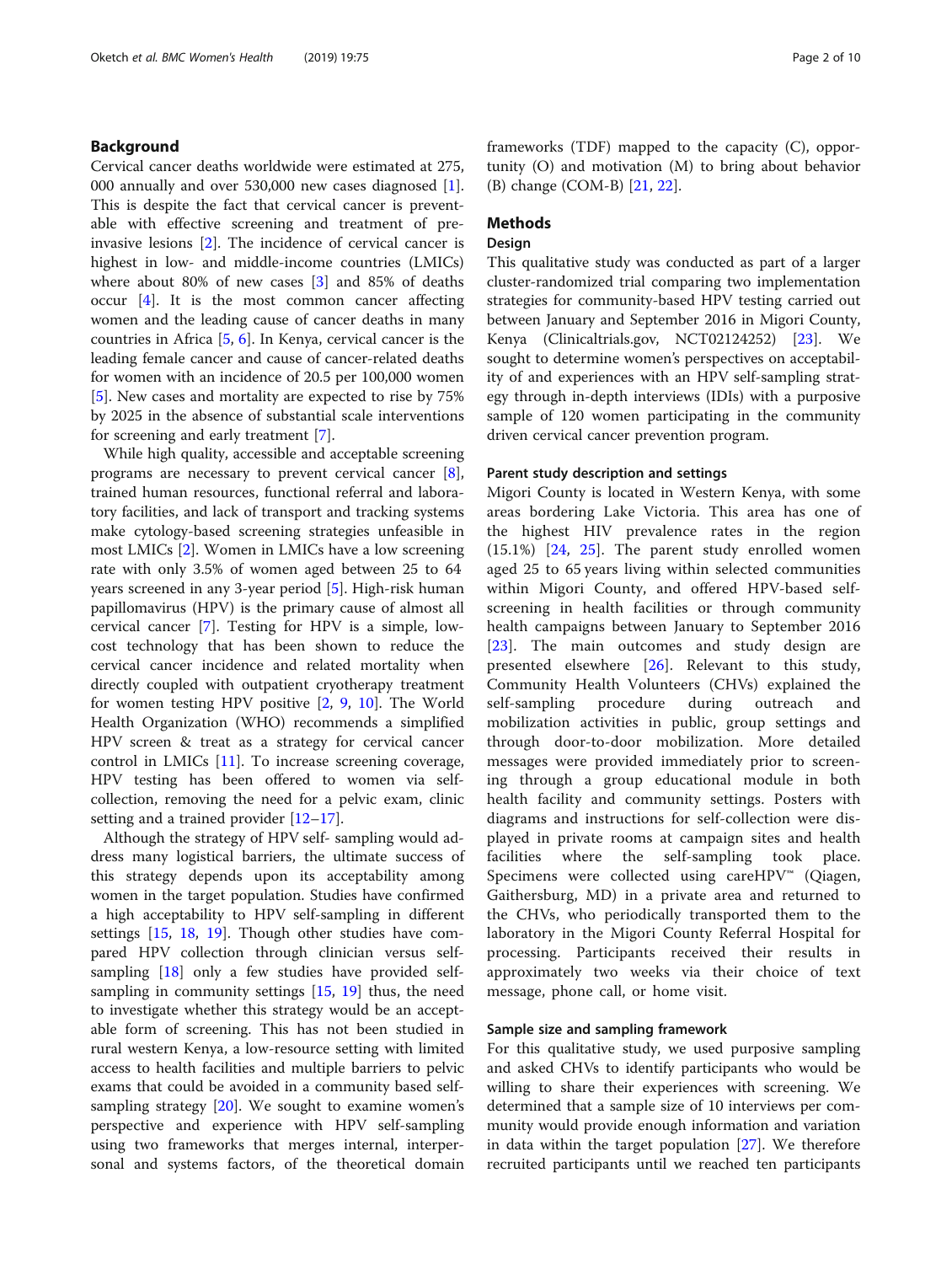from each of the twelve study communities. The face-toface interviews were conducted by trained qualitative interviewers after women underwent the self-sampling at either the community health campaign or health facility.

The questions from the IDI guide were developed from literature review and had both multiple choice and openended sections. Quantitative measures included questions on socio-demographic attributes and acceptability of HPV self-sampling. They were followed by open-ended questions that explored reasons for testing, self-sampling experience, importance of clinician involvement during screening, the factors and people contributing to screening decision, and what can be done to encourage other women in the community to come for screening. The guide was developed in English, translated to the local languages (Luo and Kiswahili), and then back-translated into English to ensure accuracy. IDIs lasted approximately 20– 30 min and were audio-recorded into an MP3 file and then transcribed and translated. All translations were read again along with the audio by a member of the study team to confirm accuracy.

# Data analysis

We utilized a theoretical thematic analysis approach to identify themes during the coding process [[28\]](#page-8-0). A codebook was developed based on a thorough review of five sample IDI transcripts. Using NVivo10 [\[29](#page-8-0)], a group of five members of the research team coded the transcripts independently, with each transcript coded by two members producing coding reports for joint review. Coding reports were discussed in a series of meetings to refine the codebook and guide the analysis and the themes considered in relation to the domains in the TDF and then mapped onto the segments of COM-B framework.

Theoretical Domains Framework is used to identify the facilitators and barriers and influences on behavior in application of specific evidence based behaviors and can be used in qualitative studies to understand implementation and provide insight to an intervention and its mechanism of change [\[21](#page-8-0), [30](#page-8-0)–[32\]](#page-8-0). The TDF domains have been shown to have influence on the behaviors across all levels of health implementation and uptake [[21,](#page-8-0) [30\]](#page-8-0). The sources of behavior, COM-B, has been used to understand behavior change interventions and it categorizes behavior in terms of the three key determinants of capability, opportunity and motivation [[33\]](#page-8-0) . The TDF has been validated for use in the COM-B, behavior change wheel and the two frameworks are used together to inform intervention and describe behavior change in implementation and behavior change research [\[21,](#page-8-0) [22](#page-8-0)]. The combination of these two frameworks guided our analysis in an attempt to ensure an understanding of women's perspective on HPV self-sampling to assess the

influence of beliefs and behaviors to inform of this and future implementation strategy.

# Results

The TDF allowed for the identification of the facilitators to screening which included awareness and acceptability of HPV self-sampling, personal perception of cervical cancer risk, confidence in the ability to complete HPV self-sampling, peer and partner encouragement, privacy and comfort conducting the HPV self-sampling, proximity to screening sites, improved health outcomes and desire to know HPV status. The identified barriers to screening were: social stigma associated with cervical cancer, a number of fears were reflected which included fear of pelvic exam and fear of disease and death. These domains were mapped to the behavior change constructs of capability, opportunity and motivation  $(Table 1)$  $(Table 1)$ .

The mean age of the 120 women interviewed was 36.1 years,  $(SD = 9.55)$ . Over half  $(59.4%)$  the women interviewed had up to a primary school education. Over three quarters (78%) were married with a median of 4 (IQR 3–5) children, and 16% of women had undergone prior screening (Table [2\)](#page-3-0).

# **Capability**

Themes related to capability nested within the TDF domains of knowledge and skills and included awareness and acceptability of HPV self-sampling and participant's confidence in their ability to complete HPV selfsampling strategy. There were all seen to influence their decision to be screened.

# Awareness and acceptability of HPV self-sampling

The majority of women mentioned both their own volition and an awareness of self-sampling availability in screening decision making. One married woman with no prior screening stated "It was my own decision when I heard about it I saw it wise to go for it". Most women thought that the self-sampling would be widely accepted by the community "because they are afraid of the metal insertion procedure. They will go for this". Some women had anxiety about the procedure, seen in the following quotes: "Those who haven't gone for the test feel that the procedure can lead into a scratch …: " and that "… .some women told me that they are scared of having to use the care brush". Others felt that the privacy allowed with self-sampling afforded them agency.

"They will [get screened] because the test is not painful and it is not difficult. If you go to the testing room, you are all alone just like in your own room, so you are just free". (Married woman with no prior screening)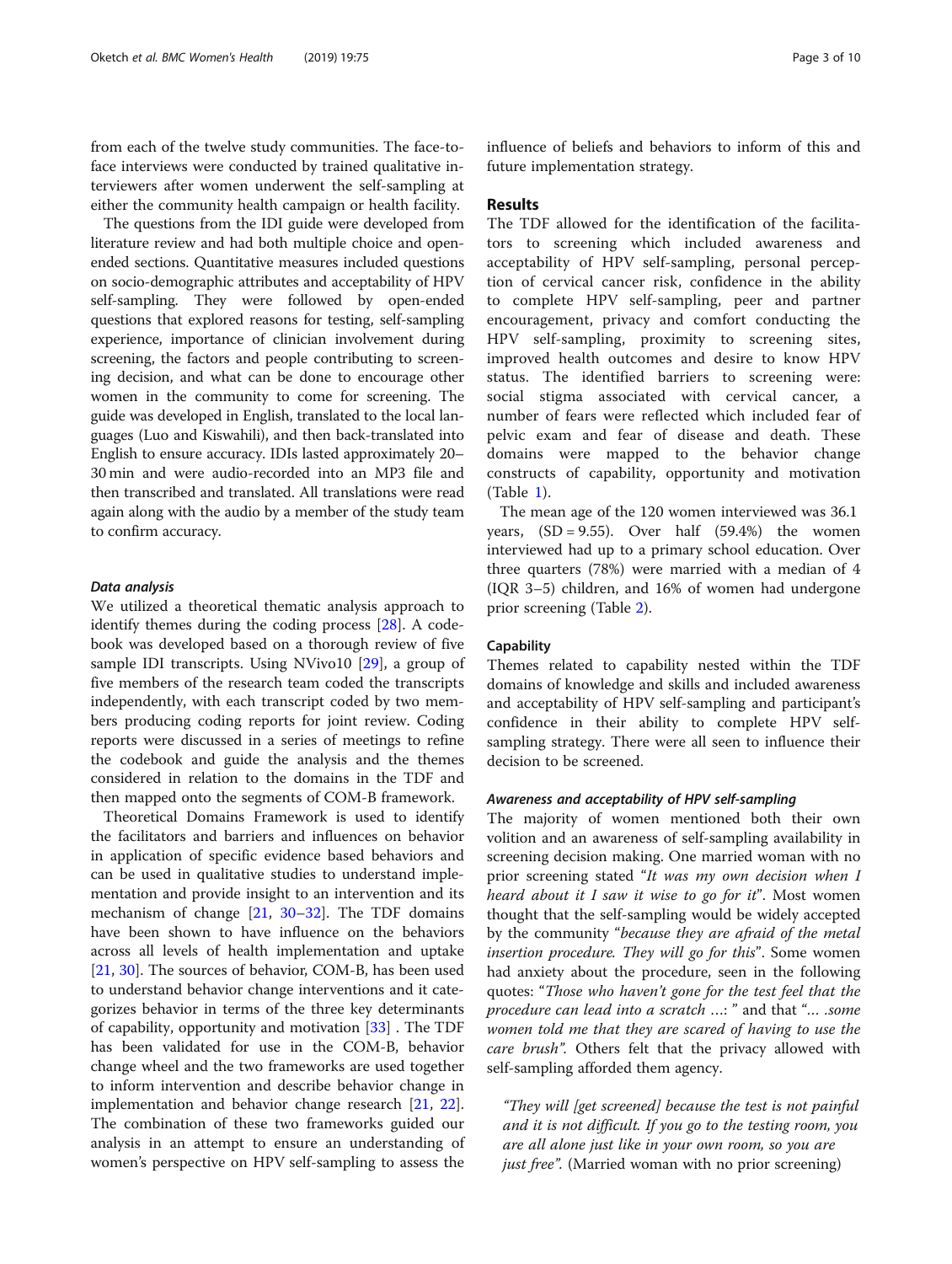| COM-B<br>Component | <b>TDF Domain</b>                      | <b>TDF Domain Description</b>                                                                                                                                                                      | Key Findings                                                                                                         |
|--------------------|----------------------------------------|----------------------------------------------------------------------------------------------------------------------------------------------------------------------------------------------------|----------------------------------------------------------------------------------------------------------------------|
| Capability         | Knowledge                              | An awareness of the existence of something                                                                                                                                                         | Awareness and acceptability of HPV self-<br>sampling                                                                 |
|                    | <b>Skills</b>                          | An ability or proficiency acquired through<br>practice                                                                                                                                             | Confidence in their ability to complete HPV<br>self-sampling strategy<br>Role of clinicians in HPV sample collection |
| Opportunity        | Social Influences                      | Those interpersonal processes that can<br>cause an individual to change their<br>thoughts, feelings, or behaviors                                                                                  | Peer and partner encouragement<br>Social stigma associated with cervical cancer                                      |
|                    | Environmental Context and<br>Resources | Any circumstance of a person's situation or<br>environment that discourages or<br>encourages the development of skills and<br>abilities, independence, social competence,<br>and adaptive behavior | Proximity to cervical cancer screening sites<br>Fear of pelvic screening                                             |
| Motivation         | Social Role and Identity               | A coherent set of behaviors and displayed<br>personal qualities of an individual in a social<br>or work setting                                                                                    | Feeling of privacy and comfort conducting<br>the HPV self-sampling                                                   |
|                    | Beliefs about Capabilities             | Acceptance of the truth, reality, or validity<br>about an ability, talent, or facility that a<br>person can put to constructive use                                                                | Personal perception of cervical cancer risk<br>Screening will improve health outcomes                                |
|                    | Beliefs about Consequences             | Acceptance of the truth, reality, or validity<br>about outcomes of a behavior in a given<br>situation                                                                                              | Fear of disease and death                                                                                            |

<span id="page-3-0"></span>Table 1 Key findings from women's perspective on HPV sampling mapped onto the TDF and COM-B frameworks

Note: Description data from Cane et al. [\[23](#page-8-0)]

# Confidence in the HPV self-sampling strategy

When asked whether women would be able to complete the testing, we had almost uniform responses of confidence. Some of the facilitators to screening completion included "… ..the procedure does not take time", "because it is private and one performs the test by herself" and "…

the new type of testing was easy to undertake with no difficulties".

# Role of clinicians in HPV sample collection

Despite women's confidence in and preference for a selfcollection without a pelvic exam, there were diverse

# **Table 2** Socio-demographic characteristics and reproductive history of participants ( $n = 117$ )

| Socio-demographic Characteristics                     | n(%)         | Reproductive History Characteristics            | n(%)      |
|-------------------------------------------------------|--------------|-------------------------------------------------|-----------|
| Age Mean (SD)                                         | 36.08 (9.55) | Number of children (IQR)                        | 4(3,5)    |
| <b>Education Level</b>                                |              | Family planning use $(n = 80)$                  |           |
| Primary                                               | 77 (55.8)    | Yes                                             | 36 (45.0) |
| Secondary                                             | 28 (24.0)    | No                                              | 44 (55.0) |
| College and beyond                                    | 8(6.8)       |                                                 |           |
| None                                                  | 4(3.4)       |                                                 |           |
| Occupation                                            |              | Previous cervical cancer screening ( $n = 80$ ) |           |
| Agriculture and fishing                               | 42 (35.9)    | Yes                                             | 16(20.0)  |
| Sales and services                                    | 32 (27.3)    | <b>No</b>                                       | 64 (80.0) |
| Professional/Technical/Managerial                     | 16(13.7)     | Previous cervical cancer screening type         |           |
| Skilled and unskilled manual                          | 11(9.4)      | Pap smear                                       | 6(37.5)   |
| Housewife/None                                        | 16(13.7)     | VIA/VILI                                        | 10(62.5)  |
| Relationship Status                                   |              | Previous cervical cancer screening result       |           |
| Married/Partnered                                     | 91 (77.8)    | Negative                                        | 15 (93.8) |
| Widowed/Divorced                                      | 24 (20.5)    | Positive                                        | 1(6.2)    |
| Single                                                | 2(1.7)       |                                                 |           |
| Makai Misato a pripadhektra slaka fan 9 manktatuareka |              |                                                 |           |

Note: Missing quantitative data for 3 participants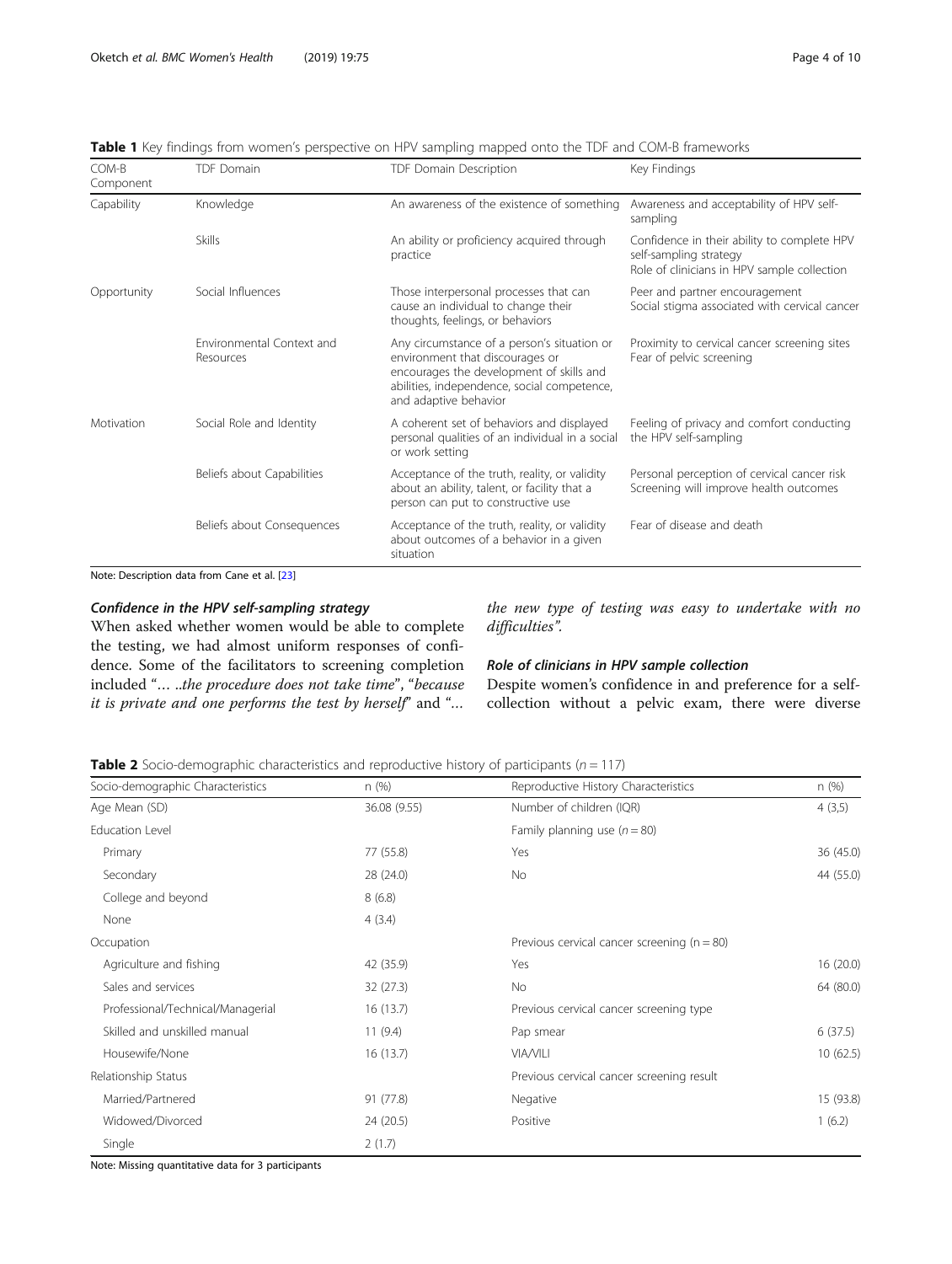opinions on the need for clinician presence. The women who expressed a desire for clinicians felt their role would be to provide any additional information about screening and results, and be available for treatment after a HPV positive screen test. We did not find any women who preferred clinicians to provide screening via pelvic exam.

"In relation to the new self-test kits that have emerged, it isn't a must that the health care provider to be next to you ... ". (Unmarried woman with no prior screening)

"I would wish for the clinician to be there so that after getting tested and I end up being positive the doctor is able to … [perform the] treatment already but not that I look for money and go to Migori". (Married woman, with no prior screening)

# **Opportunity**

Themes related to opportunity nested within the TDF domain of social influences included peer and partner encouragement, social stigma associated with cervical cancer. The environmental resources and context domains were mapped and the ideas about proximity to screening sites and fear of pelvic screening as influencing behavior and attitude to screening uptake.

# Peer and partner encouragement

Women cited peer and partner encouragement as influential in their decision making process, which shows the significance of these support systems to screening. A number of women recounted how their peers shared their self-sampling experience which encouraged them to get screened. Common sentiments included "those who have screened encourage those who have not by telling them the benefits of screening …" and "I was encouraged by those of us who have been through the process". Other women mentioned the role their male spouses played which included encouragement and support to get screened.

"I had been talking with my husband about it [HPV self-testing] and … … My husband could encourage me that cancer is a deadly disease and that I should go for early screening so that I can be able to be screened". (Married woman with no prior screening)

# Social stigma associated with cervical cancer

There was an indication of stigma where some women feared being associated with having the disease. "Generally people fear others seeing them going for screening because they might think one has the disease …." . There were also feelings that general belief that cervical cancer is a life threatening disease was a major hindrances to testing. Women suggested education and counseling as a measure to counter the stigma and create positive attitudes towards screening.

"They will not accept because they feel that cancer is a deadly disease. So I feel that they should be counseled and taught about this disease in such a way that they would feel free to do the cervical cancer test". (Unmarried woman with prior screening using VIA/VILI)

#### Proximity to cervical cancer screening sites

A majority of women reported that long distance travel may be a barrier due to high travel costs and travel time away from home and chores. Some suggested that HPV screening was a better option when offered "at the community site, because you may even lack fare when screening is taken to a far place." This same sentiment was expressed about treatment sites and availability.

"It depends on how I am that way because, if it were near I would perform my responsibilities and later go for treatment but if it is far transport will be an issue, so it's better if it were near because I will be able to go for the treatment and later perform my duties". (Unmarried woman with no prior screening)

Many of the communities are located considerable distances (average 24 km) from the health facilities and most of these facilities lack the screening and treatment resources needed. The inadequacy of the resources and proximity to screening services intensifies the lack of screening and under screening. The majority of women appreciated the fact that the HPV screening services were brought closer to them through community outreach and in the nearby health centers which facilitated their ability to access HPV self-sampling."Maybe if it

[HPV screening] could have been far I wouldn't have gone and so the fact that it [HPV screening] was closer is what made me make the decision to come". (Married woman with no prior screening)

# Fear of pelvic screening

Fear of cervical cancer screening was reflected when women mentioned that they would feel pain from the pelvic exam procedure which acted as a possible barrier to screening. There was also the feeling of embarrassment if male providers offered screening through a pelvic exam. All of these factors from the women's previous screening experiences made them hesitant to go for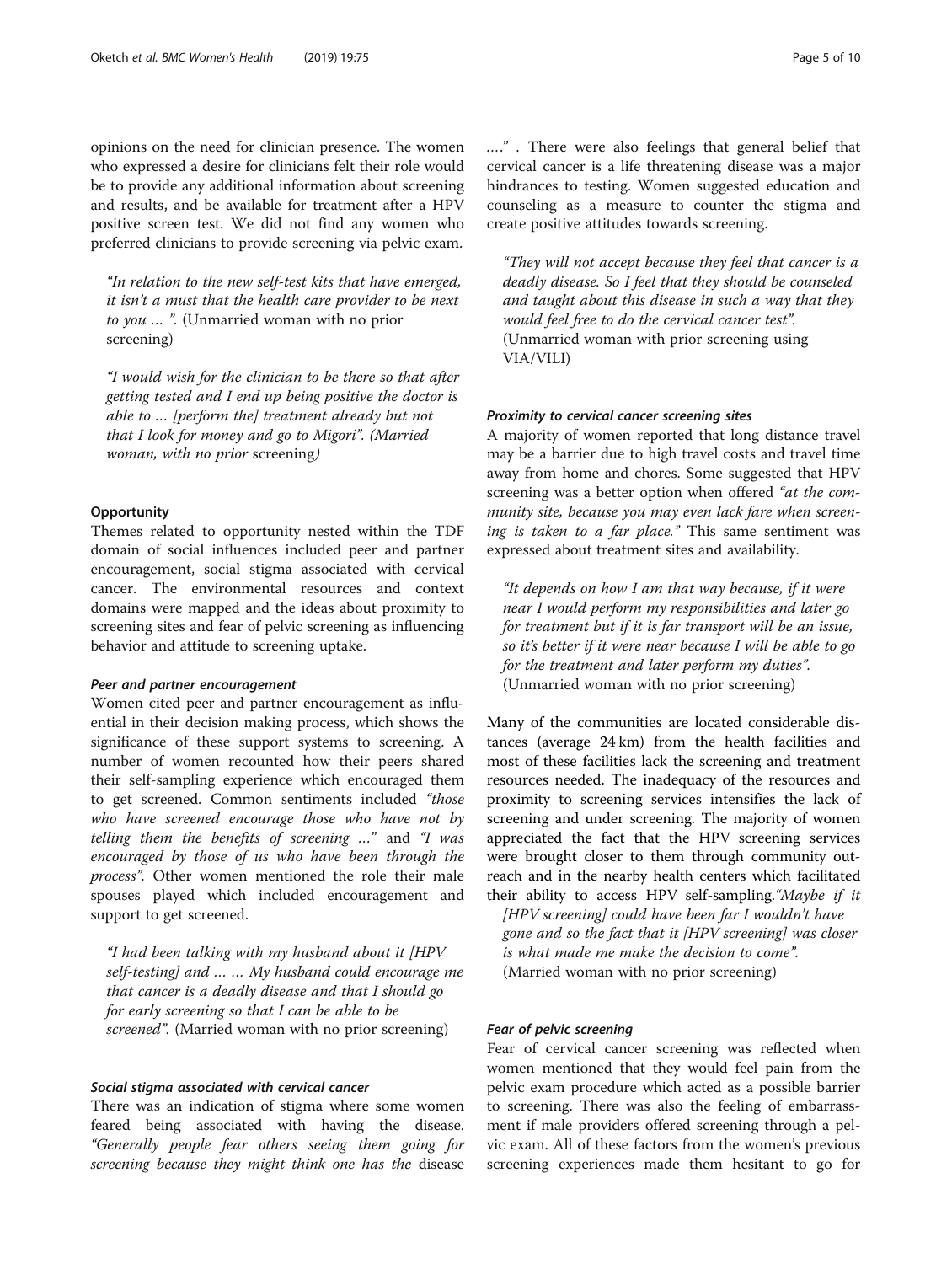screening again, and therefore making the HPV selfsampling approach an attractive opportunity.

"The fact that  $I$  get to do the test on my own and  $I$ don't have to expose myself to a male doctor {laughs} the way it was before." (Married woman with no prior screening)

" … .I used to hear that those who were being tested were experiencing pain because there was something that was being inserted inside them, it was great pain, and this scared me from going for the test, so when you introduced the new type of testing, I made a decision to come for it". (Married woman with no prior screening)

# Motivation

Themes related to motivation nested within the TDF domain of social identity included the feelings of privacy and comfort conducting the HPV self-sampling. The beliefs about capabilities domains identified included personal perception of cervical cancer risk and improved health outcomes. The theme of fear of disease and death was mapped onto the domain of beliefs about consequences.

# Feeling of privacy and comfort conducting the HPV selfsampling

Most women reiterated that self-sampling eliminated the embarrassment and fear they had from pelvic exam by a clinician and reported having a positive experience conducting the self-sampling compared to previous testing with a pelvic exam. "Because it is private and one performs the test by herself", "… … and the procedure does not take time".

"What I didn't like is that initially there was a way through which cancer was being screened [with a pelvic exam] … that I didn't like so I was scared. I felt that these doctors are from the community and maybe I would meet up with them at a later time in the village and so this was a burden, but with the self-test kit I felt it was good because I could test myself". (Unmarried woman with no prior screening)

#### Personal perception of cervical cancer risk

Most of the women were aware of the fact that they were susceptible to cervical cancer and that early HPV screening would prevent disease progression. "I wanted to know my status, I might be having cancer yet I don't know, so I wanted to know so that I seek treatment". For some HIV-positive women, they wanted to employ any

"I wanted to know my [HPV] status so that if at all I test positive I can be helped before it progresses secondly, me knowing my [HPV] status, will be good in a way that I would be able to start on early treatment, even if I don't have I will be able to know and that is why I decided to come for the test". (Married woman with prior screening using Pap smear)

"First and foremost I am HIV positive so my immune system is low, and so it forces me to always come and do the test". (Married woman with prior screening using Pap smear)

#### Screening will improve health outcomes

Women reported that their reason for HPV selfsampling was to improve their health outcome by taking necessary steps based on the test result where those who screen positive for HPV are able to seek early treatment as a preventive measure. Some women stated the role the education played in their understanding of screening in improving their health outcome as illustrated by this quote "I made the decision because I was taught that if it [HPV] gets [into] and stays in the uterus, it turns to full-blown cancer and it shortens one's life, and if detected early you can still find help". As such, indicating that education and awareness of the cervical cancer prevention initiated and influenced their personal decision to screen.

"I heard of the benefits of doing the [HPV] screening to prevent it, because prevention is better than cure." (Married woman with no prior screening)

"The reason why we do HPV testing is to make one aware of their status in relation to HPV, such that if they are found to be positive then they would know how to get treatment in good time when it's not yet too late". (Unmarried woman with prior screening using VIA/VILI)

One woman expressed a desire to test for HPV to avoid complications that would interfere with childbearing. This acted as a motivator to seek cervical cancer screening:

"What contributed to my decision to get screened was I wanted to know whether I was HPV positive or negative, according to my age I still need to have children, so if you keep silent about it without knowing what is going on, it is good if you know earlier". (Married woman with no prior screening)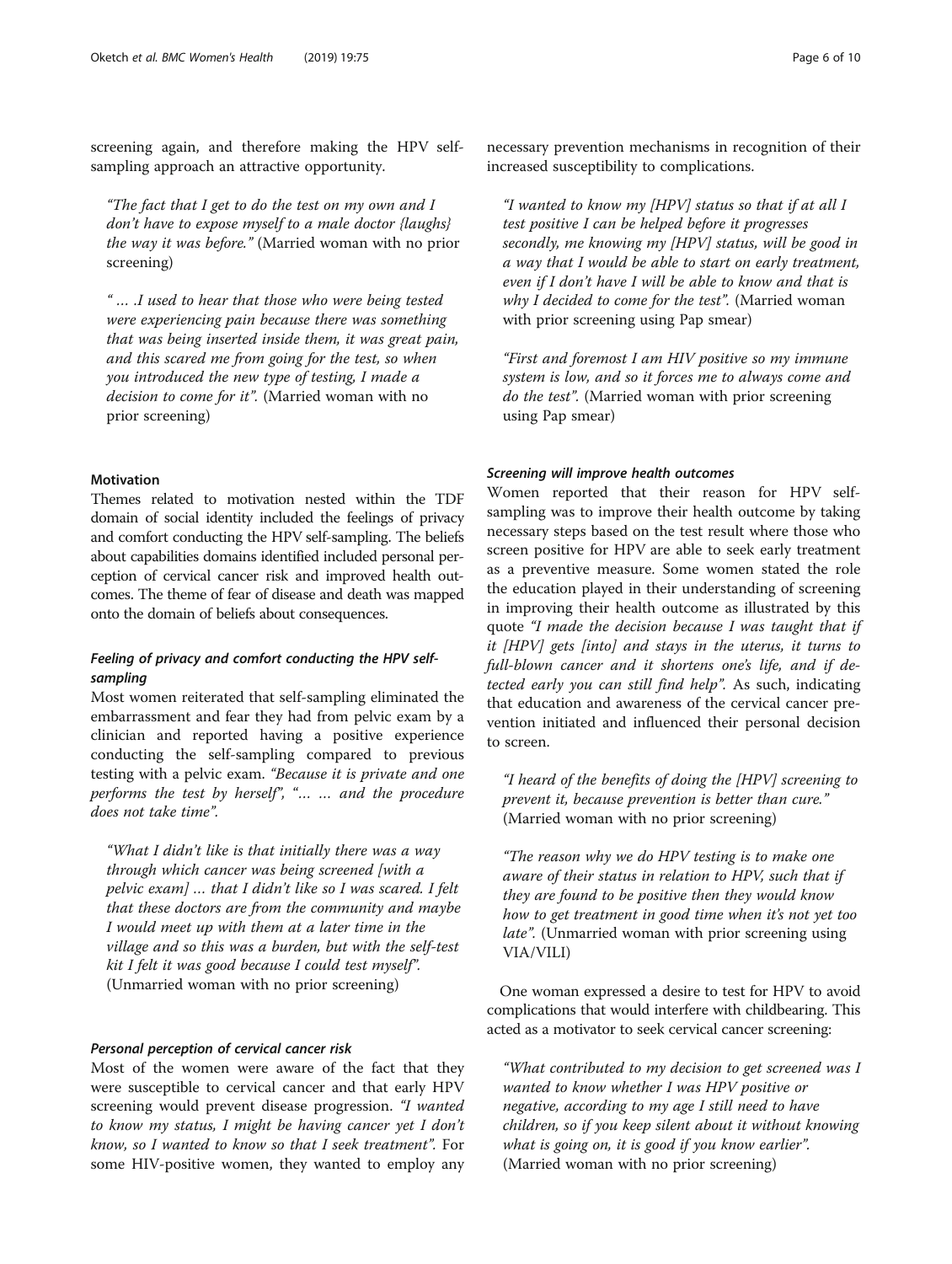# Fear of disease and death

Some women mentioned fear of disease and death if they do not get early screening, so this encouraged women to get screened to know their HPV test results so as to be able to seek treatment in time as late detection and failure to seek treatment was associated with death.

"I have seen cervical cancer kill those who did not want to go to the hospital for screening. That is why when I heard about it, I decided to go for the screening so that in case I am HPV positive, I find help". (Unmarried woman with no prior screening)

"You know some fear. One might say, I will go there and be found to have the virus … . That is what scares a lot of people. They really do not know what they are going to screen for. They wait until they get worse that is when they go". (Married woman with prior screening using VIA/VILI)

# **Discussion**

Innovative cervical cancer screening strategies are an essential part of the prevention cascade that will ultimately reduce the global disparity in cervical cancer incidence. Effective implementation of cervical cancer prevention services requires reaching women at the community level with programs that are acceptable, inexpensive, easy to use, and sustainable. HPV self-sampling may bridge the gap for women in underserved areas as it has the potential to increase screening availability in more remote areas, by using a less invasive procedure. We found that women in rural western Kenya had positive expectations of and personal experiences with HPV selfsampling, which compared favorably to prior experience with or beliefs about pelvic exams which is consistent to other studies done in Africa and Asia [[18,](#page-8-0) [19](#page-8-0), [33](#page-8-0)–[35](#page-8-0)]. Also, HPV self-sampling has been found to improve screening uptake [\[36\]](#page-8-0). Acceptability of this method suggests an opportunity to increase attendance and screening through community based programs in LMICs.

Using the TDF to map drivers of behavior change (COM-B), we found that environmental context and resources were the most widely cited, followed by social influences, both under the opportunity construct. Women reported that cervical cancer screening using an exam-based method elicited a number of barriers that were not part of HPV self-screening. The findings on pelvic exam as a barrier to screening is consistent with other studies done in Africa and Asia [\[18](#page-8-0), [19,](#page-8-0) [33](#page-8-0)–[35](#page-8-0)] which showed concerns around speculum use, embarrassment, and reluctance to have a male provider perform the exam [[37](#page-8-0)–[39\]](#page-8-0). Consequently, employing the self-sampling approach provides the opportunity to eliminate some of these barriers and improve on screening uptake. Health system factors such as access and proximity to care were also identified as barriers to conventional screening, as they have also acted for other prevention programs as has been found in other studies [[37,](#page-8-0) [38](#page-8-0), [40](#page-8-0)–[43\]](#page-8-0). Important facets of environmental context and resources include the need to increase community outreach, provide access to screening and treatment services in central locations and ensure privacy for women undergoing counseling and testing.

We also identified some areas of stigma around HPV and cervical cancer. While this was not a frequent finding, it concurs with other studies which have also found that having pre cancer or cervical cancer has been stigmatized with women fearing being "talked" about or facing discrimination [\[37](#page-8-0), [39\]](#page-8-0). Our results support the need for improved community education and stigma reduction to ensure high uptake of screening and support for women who screen positive. We found that peer and partner encouragement, mapped to the social influences domain, were common and an important motivator for screening. The social support systems of peer and partner support is important in successful implementation of health prevention programs [[40](#page-8-0)] consequently, ensure high cervical screening participation and attendance.

The motivation construct illustrated the women's behavior to screening under the beliefs about capabilities domain whereby the perception of one's susceptibility to cervical cancer does affect screening behavior and for women who expressed personal susceptibility to cervical cancer believed it was necessary to have HPV self- test done and vice versa to those who expressed lack of personal susceptibility [\[44](#page-8-0)–[46\]](#page-8-0). As has been previously documented, knowledge and perception play a key role in influencing screening behavior [[47](#page-8-0)–[51](#page-9-0)]. The domain on belief about consequences also reflected the women's motivation construct that highlight barriers to HPV screening which include the fear of disease and death which has been identified in other studies [\[18](#page-8-0), [52](#page-9-0)]. To address the issue of fear of potentially learning that one has cancer, a rigorous screening awareness campaign is needed to empower the women and address the fears of screening and an understanding to personal perception of cervical cancer risk.

This study is limited by the inclusion of data only from women who had already self-sampled for HPV. As such, we do not have the perspectives of those who did not participate, a population who may be the most difficult to reach and may better articulate the barriers to selfsampling. We also sampled a population with a high HIV prevalence and a strong response to the epidemic, which may consequently have been exposed to prior research studies and health interventions that may have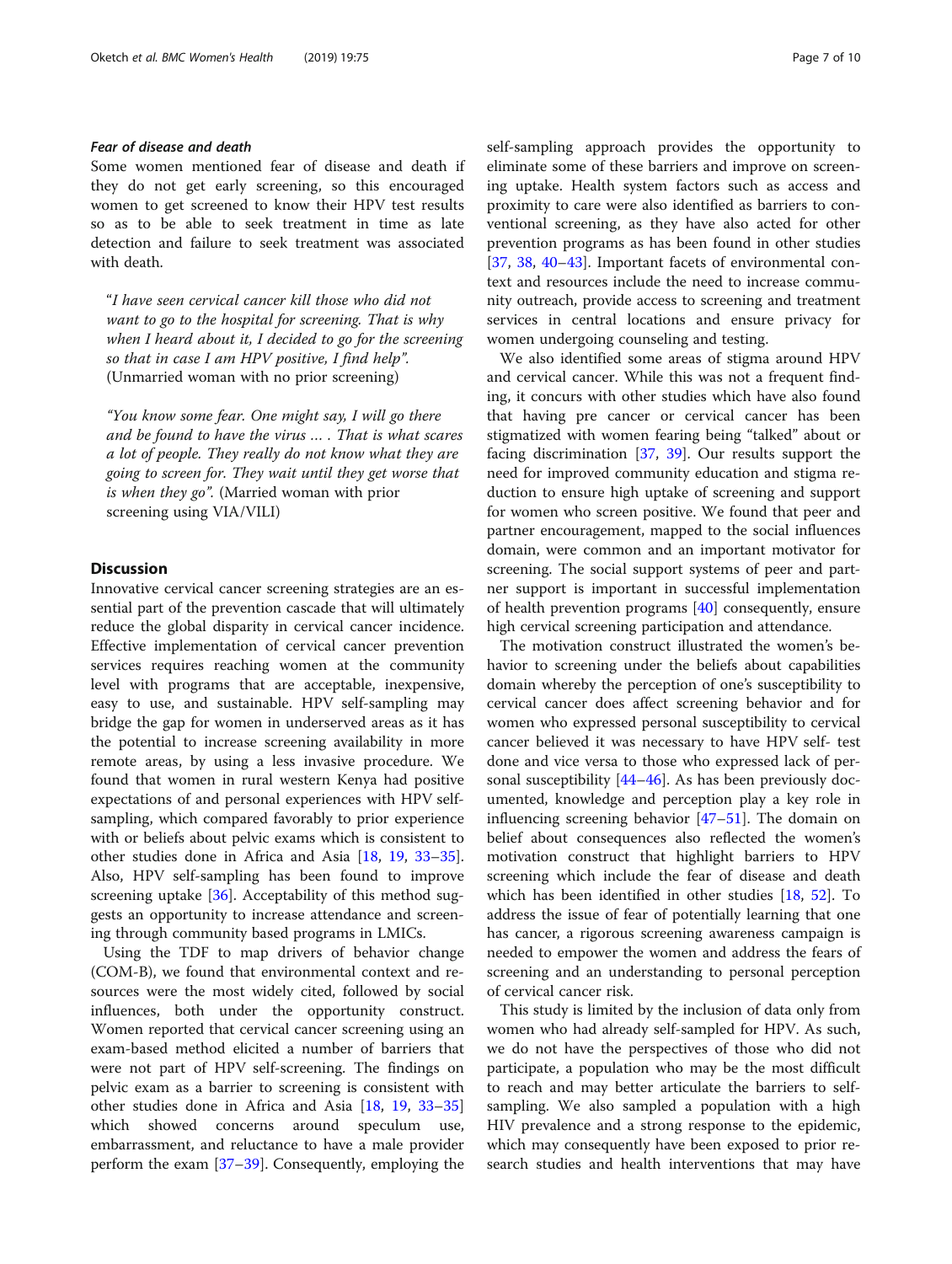<span id="page-7-0"></span>influenced their health beliefs and behaviors. These may impact their response towards the HPV selfsampling uptake and thus may also not be generalizable to other rural populations without such a robust response to HIV. These limitations notwithstanding, our results inform of women's experiences and insights to HPV self- sampling approaches to this settings. Also, due to the study's cluster randomized design, it provides a representative sample and the participants were potentially comfortable due to the fact that the interviews were conducted in their native languages. This study's use of behavior change theory provides a novel aspect of understanding women's perspectives and experiences that influences their screening behavior.

# Conclusion

A combination of the TDF and COM-B allowed for identification of the women's facilitators and barriers to screening which in turn described potential drivers of behavior change in the relation to screening with self-collected HPV. The health systems in low income regions have limited financial and human resources therefore prevention of cervical cancer remains an unmet priority. Thus, acceptability of self-sampling in the community setting is encouraging as these can ensure focus on treatment efforts for those who screen positive. Increased community awareness and emphasis that screening would not involve a pelvic exam, can be done in privacy, and would still involve provider counseling and may encourage even broader participation in organized screening campaigns. Cervical cancer screening access in terms of distance and convenience provide opportunities to increase screening uptake. Future research efforts should focus on the self-sampling delivery and infrastructure strengthening.

#### Abbreviations

CHVs: Community Health Volunteers; COM- B: Capability, Opportunity and Motivation in Behavior; HIV: Human Immunodeficiency Virus; HPV: Human papilloma Virus; IDI: In depth interview; LMICs: Low and Middle Income Countries; TDF: Theoretical Domain Framework; VIA: Visual inspection with acetic acid; VILI: Visual inspection with lugols iodine solution; WHO: World Health Organization

# Acknowledgements

We are grateful to the women who participated in this study and gave their invaluable time. We thank the National Institutes for Health, National Cancer Institute for the funding support. We are grateful to the Director KEMRI and Director CMR. We appreciate the Migori County Ministry of Health. We acknowledge the study team for their important contributions towards this research. We thank Purba Chatterjee and Irene Okumu from the UCSF/ FACES Evaluation unit program for their guidance, manuscript reviews and suggestions. We thank Dr. Janet Turan for her reviews and suggestions.

#### Authors' contributions

SYO wrote the initial manuscript draft, participated in the conceptualization of the study and design, data collection, analysis and interpretation, manuscript writing. ZK participated in the conceptualization of the study and design, manuscript writing. KA and YC participated in the data analysis, manuscript review. MM participated in the conceptualization of the study and design, manuscript writing. EAB participated in the conceptualization of the study and design, manuscript writing and gave the overall scientific guidance and leadership. MJH participated in the conceptualization of the study and design, manuscript writing and gave the overall scientific guidance and leadership. All authors reviewed and approved the manuscript.

#### Funding

Research reported in this publication was solely supported by National Cancer Institute of the National Institutes of Health under award number R01CA188248. The content is solely the responsibility of the authors and does not necessarily represent the official views of the National Institutes of Health.

The funders had no role in the study design, data collection and analysis, interpretation of data, writing the manuscript or decision to publish.

#### Availability of data and materials

The data sets used and/or analysed during the current study are available from the corresponding author upon reasonable request.

#### Ethics approval and consent to participate

The study was approved by the Kenya Medical Research Institute (KEMRI) Scientific and Ethical Review Committee (Protocol No. 2918), the University of California, San Francisco Committee for Human Research, and the Duke University Institutional Review Board. All participants gave written informed consent before participation in the study.

#### Consent for publication

There is no identifiable participant data.

#### Competing interests

The authors declare that they have no competing interests.

#### Author details

<sup>1</sup> Center for Microbiology Research, Kenya Medical Research Institute, P.O. Box 54840 00200, Mbagathi Road, Nairobi, Kenya. <sup>2</sup>Duke Global Health Institute, Box 90519, 310 Trent Drive, Durham, NC 27710, USA. <sup>3</sup>Department of Obstetrics and Gynecology, University of California San Francisco, 550 16th Street, 3749, San Francisco, CA 94158, USA. <sup>4</sup>Department of Obstetrics and Gynecology, University of Nairobi, P. O. Box 54840 00200, Nairobi, Kenya. 5 Department of Obstetrics and Gynecology, Aga Khan University, P. O. Box 30270 00100, Third Avenue, Limuru Rd, Nairobi, Kenya. <sup>6</sup>Departments of Obstetrics and Gynecology, University of Washington, P. O. Box 356460, Seattle, WA 98195, USA. <sup>7</sup>Department of Obstetrics and Gynecology, Duke University, Box 90519, 310 Trent Drive, Durham, NC 27710, USA.

# Received: 1 November 2018 Accepted: 5 June 2019 Published online: 13 June 2019

#### References

- 1. de Sanjosé S, Serrano B, Castellsagué X, Brotons M, Muñoz J, Bruni L, Bosch FX. Human papillomavirus (HPV) and related cancers in the global Alliance for vaccines and immunization (GAVI) countries: a WHO/ICO HPV information Centre report. Vaccine. 2012;30(Suppl 4):D1–83.
- 2. Denny L, Kuhn L, De Souza M, Pollack AE, Dupree W, Wright TC. Screenand-treat approaches for cervical cancer prevention in low-resource settings: a randomized controlled trial. J Am Med Assoc. 2005;294(17):2173–81.
- 3. Sherris J, Herdman C, Elias C. Beyond our Borders: cervical cancer in the developing world. West J Med. 2001;175(4):231.
- 4. Ferlay J, Shin H-R, Bray F, Foreman D, Mathers C, Parkin DM. GLOBOCAN 2008 v1.2, Cancer Incidence and Mortality Worldwide: IARC Cancer Base No. 10. 2010. <http://globocan.iarc>.
- 5. Bruni L, Albero G, Serrano B, Mena M, Gómez D et al. ICO/IARC information Centre on HPV and Cancer (HPV information Centre). Human papillomavirus and related diseases in Kenya. Summary Report. 2018. [www.hpvcentre.net](http://www.hpvcentre.net). Accessed 16 May 2019.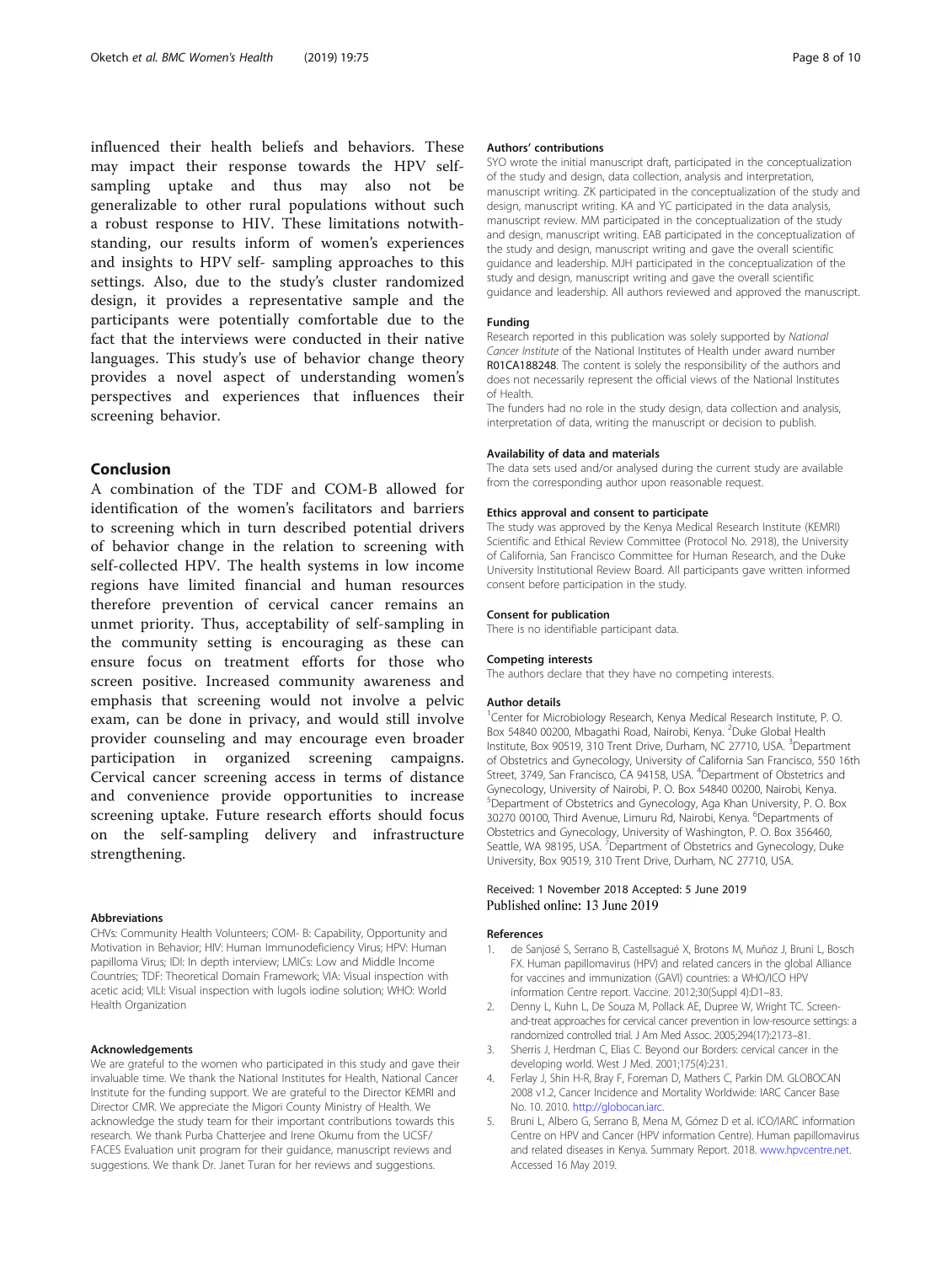- <span id="page-8-0"></span>6. World Health Organization (WHO). Comprehensive cervical Cancer control: a guide to essential practice. 2nd Edi. 2014.
- 7. Ministry of Public Health and Ministry of Medical Services. Government of Kenya. National Guidelines for prevention and Management of Cervical, breast and prostate Cancers. 2012.
- 8. Sankaranarayanan R. Cancer survival in Africa, Asia, the Caribbean and Central America. Introduction IARC Scientific Publications. 2011:1–5.
- 9. lin QY, Sellors JW, Eder PS, ping BY, Lim JM, hui ZF, et al. A new HPV-DNA test for cervical-cancer screening in developing regions: a cross-sectional study of clinical accuracy in rural China. Lancet Oncol. 2008;9:929–36.
- 10. Sankaranarayanan R, Nene BM, Shastri SS, Jayant K, Muwonge R, Budukh AM, et al. HPV screening for cervical Cancer in rural India. N Engl J Med. 2009.
- 11. World Health Organization. WHO guidelines for screening and treatment of precancerous lesions for cervical cancer prevention: WHO Press; 2013.
- 12. Agurto I, Arrossi S, White S, Coffey P, Dzuba I, Bingham A, et al. Involving the community in cervical cancer prevention programs. Int J Gynecol Obstet. 2005;89:S38–45.
- 13. Arrossi S, Thouyaret L, Herrero R, Campanera A, Magdaleno A, Cuberli M, et al. Eff ect of self-collection of HPV DNA offered by community health workers at home visits on uptake of screening for cervical cancer (the EMA study): a population-based cluster-randomised trial. Lancet Glob Health. 2015;3:e85–94.
- 14. Sewali B, Okuyemi KS, Askhir A, Belinson J, Vogel RI, Joseph A, et al. Cervical cancer screening with clinic-based pap test versus home HPV test among Somali immigrant women in Minnesota: a pilot randomized controlled trial. Cancer Med. 2015;4:620–31.
- 15. Crosby RA, Hagensee ME, Vanderpool R, Nelson N, Parrish A, Collins T. Community-based screening for cervical cancer: A feasibility study of rural Appalachian women. Sexually Transmitted Dis. 2015;42:607.
- 16. Barbee L, Kobetz E, Menard J, Cook N, Blanco J, Barton B, et al. Assessing the acceptability of self-sampling for HPV among haitian immigrant women: CBPR in action. Cancer Causes Control. 2010;21:421–31.
- 17. De Alba I, Anton-Culver H, Hubbell FA, Ziogas A, Hess JR, Bracho A, et al. Self-sampling for human papillomavirus in a community setting: feasibility in Hispanic women. Cancer Epidemiol Prevent Biomark. 2008;17:2163–8.
- 18. Bansil, Pooja and Wittet, Scott and Lim, Jeanette L and Winkler, Jennifer L and Paul, Proma and Jeronimo J. Acceptability of self-collection sampling for HPV-DNA testing in low-resource settings: a mixed methods approach. BMC Public Health 2014;14:596.
- 19. Ogilvie GS, Mitchell S, Sekikubo M, Biryabarema C, Byamugisha J, Jeronimo J, et al. Results of a community-based cervical cancer screening pilot project using human papillomavirus self-sampling in Kampala, Uganda. Int J Gynaecol Obstet. 2013;122:118–23. <https://doi.org/10.1016/j.ijgo.2013.03.019>.
- 20. Rosser JI, Hamisi S, Njoroge B, Huchko MJ. Barriers to cervical cancer screening in rural Kenya: perspectives from a provider survey. J Community Health. 2015;40:756–61.
- 21. Cane J, O'Connor D, Michie S. Validation of the theoretical domains framework for use in behaviour change and implementation research. Implement Sci. 2012;7:37.
- 22. Michie S, van Stralen MM, West R. The behaviour change wheel: a new method for characterising and designing behaviour change interventions. Implement Sci. 2011;6:42.
- 23. Huchko MJ, Kahn JG, Smith JS, Hiatt RA, Cohen CR, Bukusi E. Study protocol for a cluster-randomized trial to compare human papillomavirus based cervical cancer screening in community-health campaigns versus health facilities in western Kenya. BMC Cancer. 2017;17:826.
- 24. National AIDS and STI Control Programme (NASCOP) K. Kenya AIDS Indicator Survey 2012: Final Report. 2014.
- 25. Maina WK, Kim AA, Rutherford GW, Harper M, K'Oyugi BO, Sharif S, et al. Kenya AIDS indicator surveys 2007 and 2012: Implications for public health policies for HIV prevention and treatment. Journal Acquired Immune Deficiency Syndromes (1999). 2014;66(Suppl1):S130. [https://doi.org/10.1097/](https://doi.org/10.1097/QAI.0000000000000123) [QAI.0000000000000123.](https://doi.org/10.1097/QAI.0000000000000123)
- 26. Huchko MJ, Ibrahim S, Blat C, Cohen CR, Smith JS, Hiatt RA, et al. Cervical cancer screening through human papillomavirus testing in community health campaigns versus health facilities in rural western Kenya. Int J Gynaecol Obstet. 2018;141(1):63–9.
- 27. Boddy CR. Sample size for qualitative research. Qualitative Market Res. 2016; 19(4):426–32.
- 28. Braun V, Clarke V. Using thematic analysis in psychology. Qual Res Psychol. 2006.
- 29. OSR International. NVivo qualitative data analysis software | OSR international Pty ltd. version 10. 2012. [https://www.qsrinternational.com/](https://www.qsrinternational.com/nvivo/home) [nvivo/home](https://www.qsrinternational.com/nvivo/home).
- 30. Atkins L, Francis J, Islam R, O'Connor D, Patey A, Ivers N, et al. A guide to using the theoretical domains framework of behaviour change to investigate implementation problems. Implement Sci. 2017;12(1):77.
- 31. Phillips CJ, Marshal AP, Chaves NJ, Jankelowitz SK, Lin IB, Loy CT, et al. Experiences of using the theoretical domains framework across diverse clinical environments: a qualitative study. J Multidiscip Healthc. 2015;8:139.
- 32. Michie S, Seers K, Chandler J, Hawkes CA, Crichton N, Allen C, et al. Making psychological theory useful for implementing evidence based practice: a consensus approach. BMJ Qual Saf. 2005;14:26–33.
- 33. Gottschlich A, Rivera-Andrade A, Grajeda E, Alvarez C, Mendoza Montano C, Meza R. Acceptability of human papillomavirus self-sampling for cervical Cancer screening in an indigenous Community in Guatemala. Journal Global Oncol. 2017;3:444–54.
- 34. Senkomago V, Saraiya M. Examining acceptability of self-collection for human papillomavirus testing among women and healthcare providers with a broader lens. J Women's Health. 2017;26. [https://doi.org/10.1089/jwh.](https://doi.org/10.1089/jwh.2017.6384) [2017.6384](https://doi.org/10.1089/jwh.2017.6384).
- 35. Oranratanaphan S, Termrungruanglert W, Khemapech N. Acceptability of self-sampling HPV testing among Thai women for cervical Cancer screening. Asian Pac J Cancer Prev. 2014;15:7437–41. [https://doi.org/10.7314/APJCP.](https://doi.org/10.7314/APJCP.2014.15.17.7437) [2014.15.17.7437](https://doi.org/10.7314/APJCP.2014.15.17.7437).
- 36. Sarai Racey C, Withrow DR, Gesink D. Self-collected HPV testing improves participation in cervical Cancer screening: a systematic review and metaanalysis. Canadian J Public Health. 2013;104:e159–66.
- 37. Buchanan Lunsford N, Ragan K, Lee Smith J, Saraiya M, Aketch M. Environmental and psychosocial barriers to and benefits of cervical Cancer screening in Kenya. Oncologist. 2017;22:173–81. [https://doi.org/10.1634/](https://doi.org/10.1634/theoncologist.2016-0213) [theoncologist.2016-0213](https://doi.org/10.1634/theoncologist.2016-0213).
- 38. Arrossi S, Ramos S, Straw C, Thouyaret L, Orellana L. HPV testing: a mixedmethod approach to understand why women prefer self-collection in a middle-income country. BMC Public Health. 2016;16:832.
- 39. Lim JNW, Ojo AA. Barriers to utilisation of cervical cancer screening in sub Sahara Africa: a systematic review. European J Cancer Care. 2017;26:e12444.
- 40. Zachary O, Turan J, Bukusi EA, Cohen CR, Gray GEMK. "You know you are sick, why do you carry a pregnancy again?" applying the socioecological model to understand barriers to PMTCT service utilization in Western Kenya. J AIDS Clin Res. 2015;6.
- 41. Tung W-C, Nguyen DHT, Tran D. Applying the transtheoretical model to cervical cancer screening in Vietnamese-American women. Int Nurs Rev. 2008;55:73–80.
- 42. Daley E, Alio A, Anstey EH, Chandler R, Dyer K, Helmy H. Examining barriers to cervical cancer screening and treatment in Florida through a socio-ecological lens. J Community Health. 2011;36:121–31.
- 43. Kivuti-Bitok LW, Pokhariyal GP, Abdul R, McDonnell G. An exploration of opportunities and challenges facing cervical cancer managers in Kenya. BMC Research Notes. 2013;6:136.
- 44. Hill D, Gardner G, Rassaby J. Factors predisposing women to take precautions against breast and cervix Cancer. J Appl Soc Psychol. 1985;15:59–79.
- 45. Mutyaba T, Mmiro FA, Weiderpass E. Knowledge, attitudes and practices on cervical cancer screening among the medical workers of Mulago hospital, Uganda. BMC Med Educ. 2006;6:13.
- 46. Morema EN, Atieli HE, Onyango RO, Omondi JH, Ouma C. Determinants of cervical screening services uptake among 18-49 year old women seeking services at the Jaramogi Oginga Odinga teaching and referral hospital, Kisumu, Kenya. BMC Health Serv Res. 2014;14:335.
- 47. McMullin JM, De Alba I, Chávez LR, Hubbell FA. Influence of beliefs about cervical cancer etiology on pap smear use among Latina immigrants.

Ethn Health. 2005;10:3–18.

- 48. Breitkopf CR, Pearson HC, Breitkopf DM. Poor knowledge regarding the pap test among low-income women undergoing routine screening. Perspectives on sexual and reproductive health, vol. 37; 2005. p. 78–84.
- 49. Jirojwong S, Thassri J, Skolnik M. Perception of illness and the use of health care givers among cervical cancer patients at Songkla Nagarind hospital. A study in southern Thailand. Cancer Nurs. 1994;17:395–402 [http://www.ncbi.](http://www.ncbi.nlm.nih.gov/pubmed/7954387) [nlm.nih.gov/pubmed/7954387](http://www.ncbi.nlm.nih.gov/pubmed/7954387).